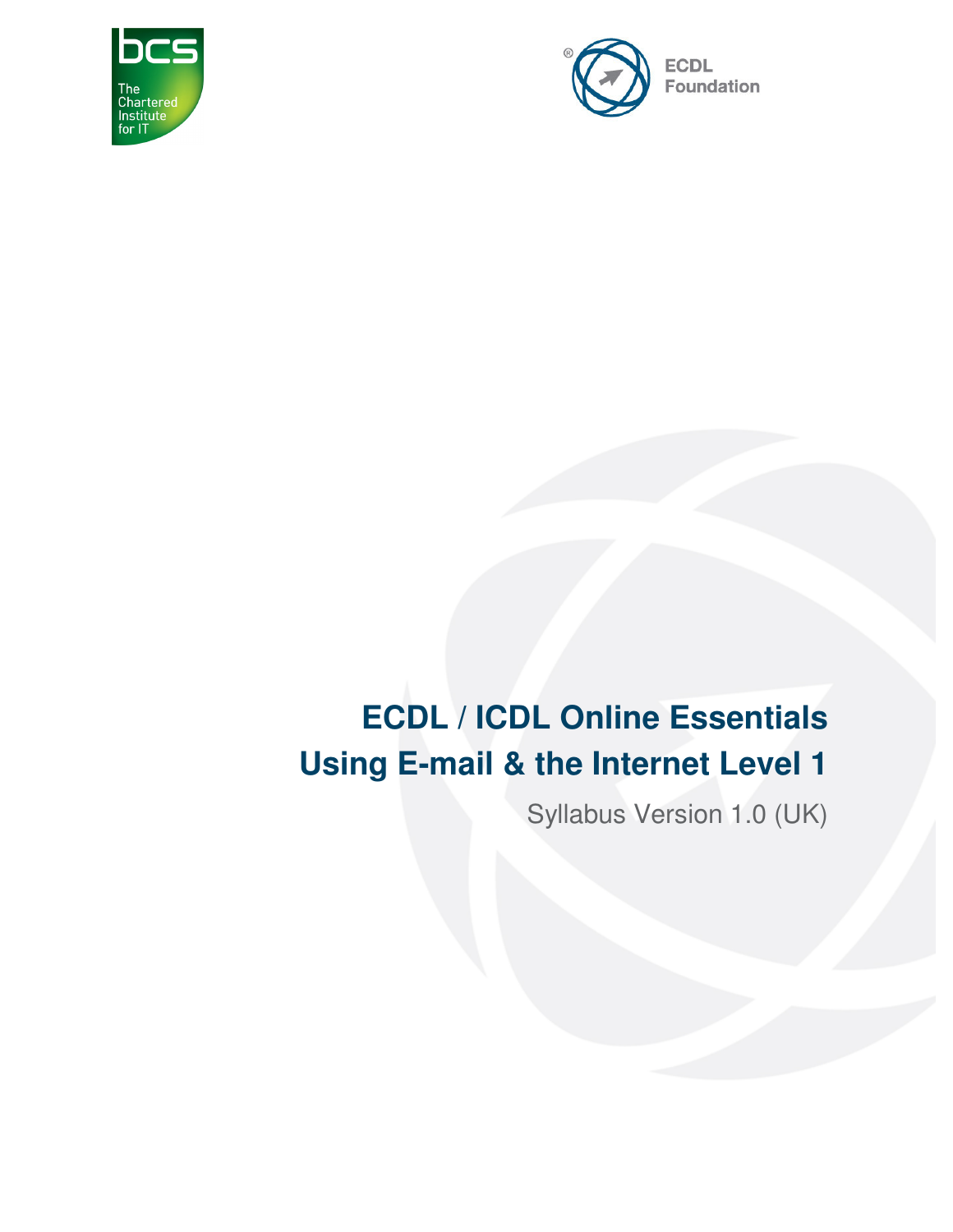



#### **Purpose**

This document details the syllabus for *ECDL / ICDL Online Essentials*. The syllabus describes, through learning outcomes, the knowledge and skills that a candidate for ECDL / ICDL Online Essentials should possess. The syllabus also provides the basis for the theory and practice-based test in this module.

#### **Copyright © 2012 ECDL Foundation**

All rights reserved. No part of this publication may be reproduced in any form except as permitted by ECDL Foundation. Enquiries for permission to reproduce material should be directed to ECDL Foundation.

#### **Disclaimer**

Although every care has been taken by ECDL Foundation in the preparation of this publication, no warranty is given by ECDL Foundation, as publisher, as to the completeness of the information contained within it and neither shall ECDL Foundation be responsible or liable for any errors, omissions, inaccuracies, loss or damage whatsoever arising by virtue of such information or any instructions or advice contained within this publication. Changes may be made by ECDL Foundation at its own discretion and at any time without notice.

#### **Mapping to the IT User Qualifications (ITQ)**

This syllabus, for use in the United Kingdom, maps to the ITQ units "Using the Internet" at Level 1 and "Using E-mail" at Level 1. A small number of additional syllabus items (2) have been added to the standardised ECDL Online Essentials module to ensure completeness of mapping. These syllabus items are indicated by a footnote.

ECDL Foundation is a registered business name of The European Computer Driving Licence Foundation Limited and ECDL Foundation (International) Limited. European Computer Driving Licence, ECDL, International Computer Driving Licence, ICDL, and related logos are all registered Trade Marks of ECDL Foundation. All rights reserved.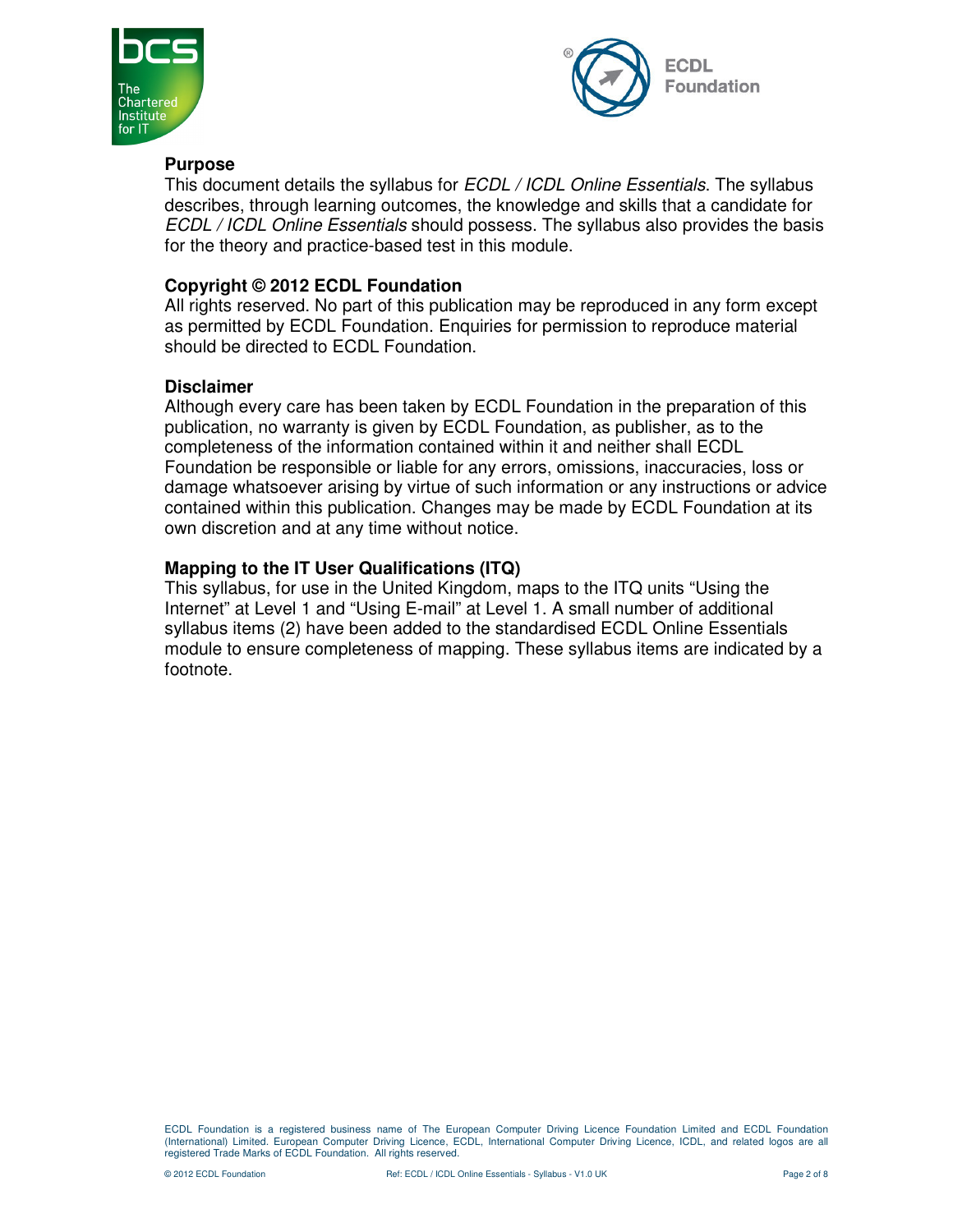



## **ECDL / ICDL Online Essentials**

This module sets out essential concepts and skills relating to web browsing, effective information search, online communication and e-mail.

### **Module Goals**

Successful candidates will be able to:

- Understand web browsing and online security concepts.
- Use the web browser and manage browser settings, bookmarks, web outputs.
- Search effectively for online information and critically evaluate web content.
- Understand key copyright and data protection issues.
- Understand concepts of online communities, communications and e-mail.
- Send, receive e-mails and manage e-mail settings.
- Organise and search e-mails and use calendars.

| <b>CATEGORY</b>                   | <b>SKILL SET</b>        | REF.  | <b>TASK ITEM</b>                                                                                                                                                                                   |
|-----------------------------------|-------------------------|-------|----------------------------------------------------------------------------------------------------------------------------------------------------------------------------------------------------|
| 1 Web Browsing<br><b>Concepts</b> | 1.1 Key Concepts        | 1.1.1 | Understand the terms: Internet,<br>World Wide Web (WWW),<br>Uniform Resource Locator (URL),<br>hyperlink.                                                                                          |
|                                   |                         | 1.1.2 | Understand the structure of a web<br>address. Identify common types<br>of domains like: geographical,<br>organisation (.org, .edu, .com,<br>.gov).                                                 |
|                                   |                         | 1.1.3 | Define the term web browser.<br>Identify common web browsers.                                                                                                                                      |
|                                   |                         | 1.1.4 | Outline different Internet activities<br>like: information searching,<br>shopping, learning, publishing,<br>banking, government services,<br>entertainment, communication.                         |
|                                   | 1.2 Security and Safety | 1.2.1 | Recognise ways to protect<br>yourself when online: purchase<br>from secure reputable websites,<br>avoid unnecessary disclosure of<br>personal and financial<br>information, log off from websites. |
|                                   |                         | 1.2.2 | Define the term encryption.                                                                                                                                                                        |
|                                   |                         | 1.2.3 | Identify a secure website: https,<br>lock symbol.                                                                                                                                                  |
|                                   |                         | 1.2.4 | Define the term digital certificate.                                                                                                                                                               |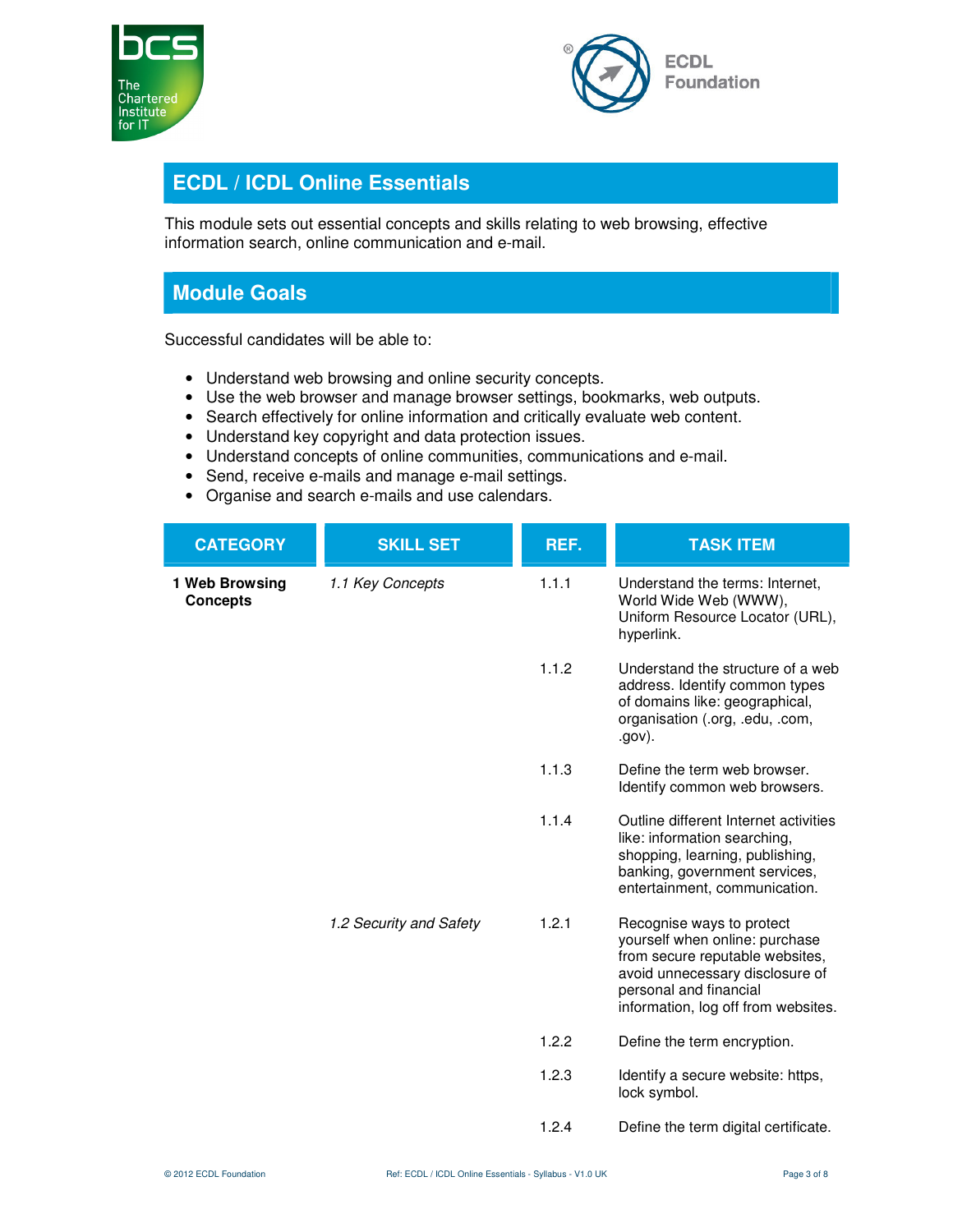

 $\overline{a}$ 



| <b>CATEGORY</b> | <b>SKILL SET</b>          | REF.   | <b>TASK ITEM</b>                                                                                                                                                                                      |
|-----------------|---------------------------|--------|-------------------------------------------------------------------------------------------------------------------------------------------------------------------------------------------------------|
|                 |                           | 1.2.5  | Recognise options for controlling<br>Internet use like: supervision, web<br>browsing restrictions, download<br>restrictions.                                                                          |
|                 | 1.3 Network Access        | 1.3.1  | Identify the different options for<br>connecting to the Internet like:<br>phone line, mobile phone, cable,<br>wi-fi, wi-max, satellite.*                                                              |
|                 |                           | 1.3.2  | Define the term Internet Service<br>Provider (ISP). Identify important<br>considerations when selecting an<br>internet subscription option like:<br>upload speed, download speed<br>and quota, cost.* |
| 2 Web Browsing  | 2.1 Using the Web Browser | 2.1.1  | Open, close a web browsing<br>application.                                                                                                                                                            |
|                 |                           | 2.1.2  | Enter a URL in the address bar<br>and go to the URL.                                                                                                                                                  |
|                 |                           | 2.1.3  | Refresh a web page, stop a web<br>page downloading.                                                                                                                                                   |
|                 |                           | 2.1.4  | Activate a hyperlink.                                                                                                                                                                                 |
|                 |                           | 2.1.5  | Open a web page in a new tab,<br>new window.                                                                                                                                                          |
|                 |                           | 2.1.6  | Open, close tabs, windows.<br>Switch between tabs, windows.                                                                                                                                           |
|                 |                           | 2.1.7  | Navigate between pages:<br>backwards, forwards, home page.                                                                                                                                            |
|                 |                           | 2.1.8  | Show previously visited URLs<br>using history.                                                                                                                                                        |
|                 |                           | 2.1.9  | Complete, submit, reset a web-<br>based form.                                                                                                                                                         |
|                 |                           | 2.1.10 | Use a web tool to translate a web<br>page, text.                                                                                                                                                      |
|                 | 2.2 Tools and Settings    | 2.2.1  | Set the web browser home page.                                                                                                                                                                        |
|                 |                           | 2.2.2  | Understand the term pop-up.<br>Allow, block pop-ups.                                                                                                                                                  |
|                 |                           | 2.2.3  | Understand the term cookie.<br>Allow, block cookies.                                                                                                                                                  |

<sup>\*</sup> Items added to facilitate mapping to UK ITQ units "Using the Internet" and "Using E-mail" at Level 1.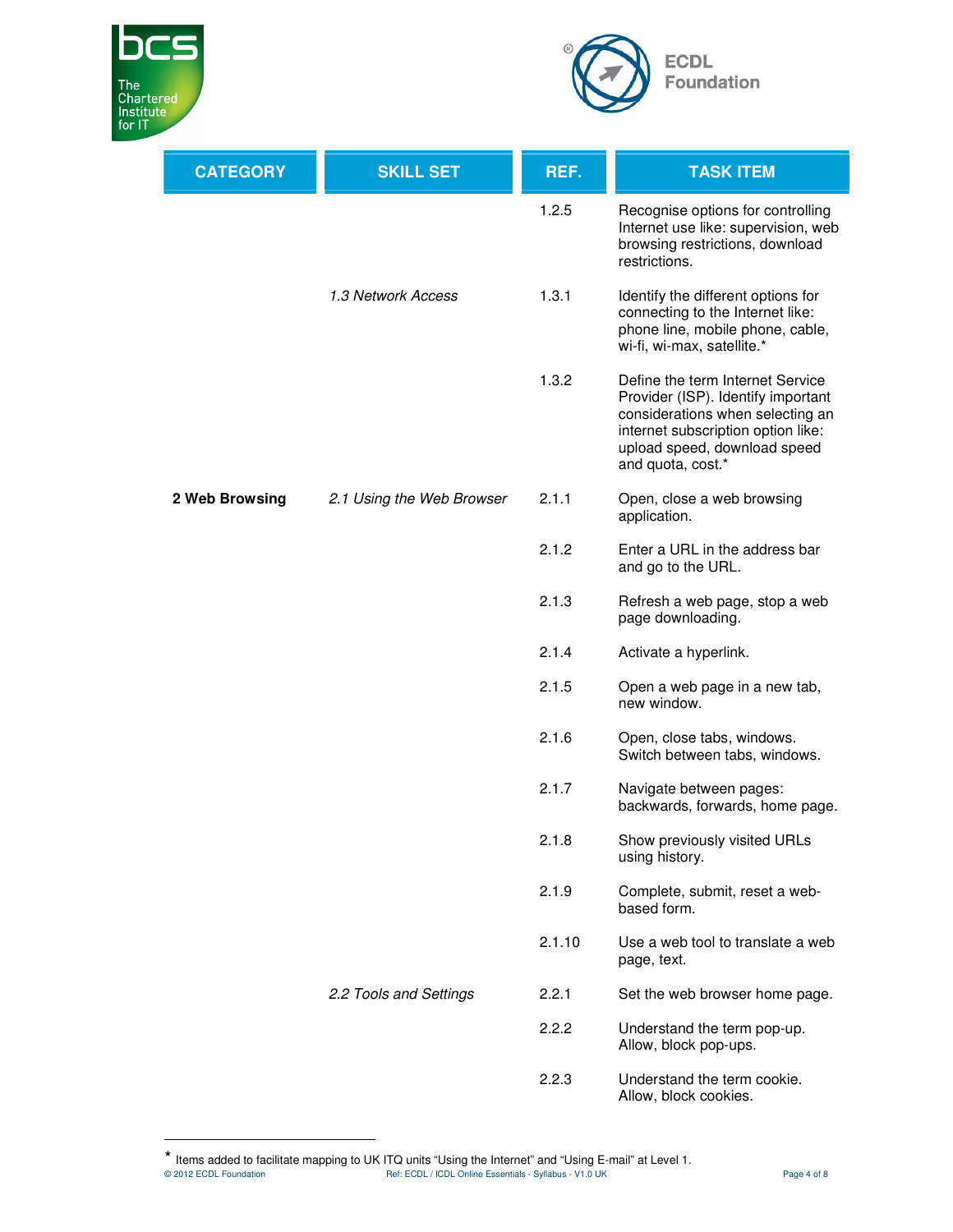



| <b>CATEGORY</b>                   | <b>SKILL SET</b>        | REF.  | <b>TASK ITEM</b>                                                                                                                                                                  |
|-----------------------------------|-------------------------|-------|-----------------------------------------------------------------------------------------------------------------------------------------------------------------------------------|
|                                   |                         | 2.2.4 | Use available help functions.                                                                                                                                                     |
|                                   |                         | 2.2.5 | Display, hide built-in toolbars.<br>Restore, minimise the ribbon.                                                                                                                 |
|                                   |                         | 2.2.6 | Delete history, temporary internet<br>files, saved form data.                                                                                                                     |
|                                   | 2.3 Bookmarks           | 2.3.1 | Add, delete a bookmark /<br>favourite.                                                                                                                                            |
|                                   |                         | 2.3.2 | Show bookmarks / favourites.                                                                                                                                                      |
|                                   |                         | 2.3.3 | Create, delete a bookmarks /<br>favourites folder. Add web pages<br>to a bookmarks / favourites folder.                                                                           |
|                                   | 2.4 Web Outputs         | 2.4.1 | Download, save files to a location.                                                                                                                                               |
|                                   |                         | 2.4.2 | Copy text, image, URL to another<br>location like: document, e-mail.                                                                                                              |
|                                   |                         | 2.4.3 | Preview, print a web page,<br>selection from a web page using<br>available printing options.                                                                                      |
| 3 Web-Based<br><b>Information</b> | 3.1 Search              | 3.1.1 | Define the term search engine<br>and name some common search<br>engines.                                                                                                          |
|                                   |                         | 3.1.2 | Carry out a search using a<br>keyword, phrase.                                                                                                                                    |
|                                   |                         | 3.1.3 | Refine a search using advanced<br>search features like: exact<br>phrase, date, language, media<br>type.                                                                           |
|                                   |                         | 3.1.4 | Search a web-based<br>encyclopaedia, dictionary.                                                                                                                                  |
|                                   | 3.2 Critical Evaluation | 3.2.1 | Understand the importance of<br>critically evaluating online<br>information. Understand the<br>purpose of different sites like:<br>information, entertainment,<br>opinion, sales. |
|                                   |                         | 3.2.2 | Outline factors that determine the<br>credibility of a website like:<br>author, referencing, up-to-date<br>content.                                                               |
|                                   |                         | 3.2.3 | Recognise the appropriateness of<br>online information for a particular<br>audience.                                                                                              |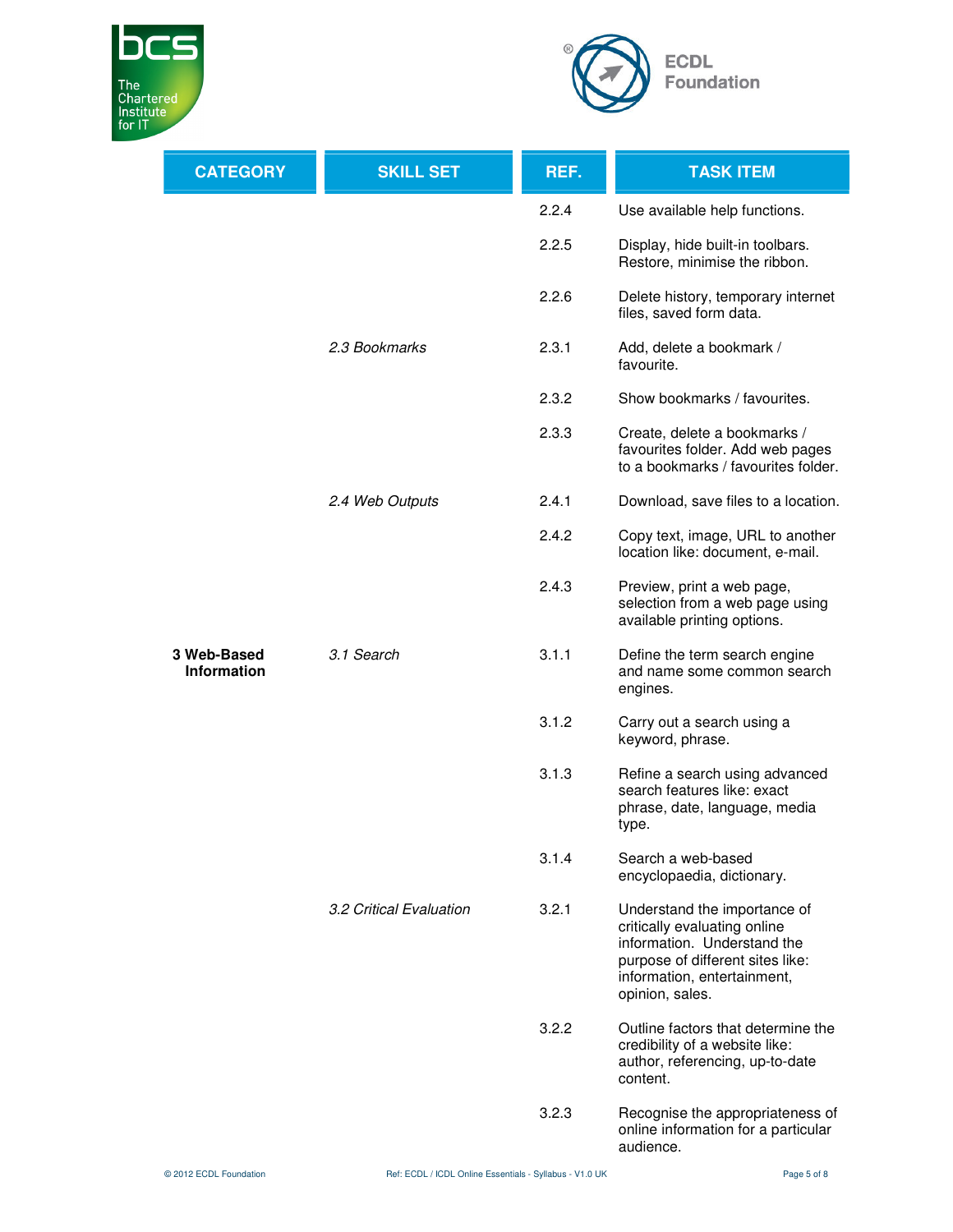



| <b>CATEGORY</b>                    | <b>SKILL SET</b>                  | REF.  | <b>TASK ITEM</b>                                                                                                                                                                                                                                                      |
|------------------------------------|-----------------------------------|-------|-----------------------------------------------------------------------------------------------------------------------------------------------------------------------------------------------------------------------------------------------------------------------|
|                                    | 3.3 Copyright, Data<br>Protection | 3.3.1 | Define the terms copyright,<br>intellectual property. Recognise<br>the need to acknowledge sources<br>and/or seek permission as<br>appropriate.                                                                                                                       |
|                                    |                                   | 3.3.2 | Recognise the main data<br>protection rights and obligations in<br>your country.                                                                                                                                                                                      |
| 4 Communication<br><b>Concepts</b> | 4.1 Online Communities            | 4.1.1 | Understand the concept of an<br>online (virtual) community. Identify<br>examples like: social networking<br>websites, Internet forums, web<br>conferencing, chat, online<br>computer games.                                                                           |
|                                    |                                   | 4.1.2 | Outline ways that users can<br>publish and share content online:<br>blogs, microblogs, podcasts,<br>images, audio and video clips.                                                                                                                                    |
|                                    |                                   | 4.1.3 | Recognise ways to protect<br>yourself when using online<br>communities: apply appropriate<br>privacy settings, restrict available<br>personal information, use private<br>messaging when appropriate,<br>disable location information,<br>block/report unknown users. |
|                                    | 4.2 Communication Tools           | 4.2.1 | Define the term Instant<br>Messaging (IM).                                                                                                                                                                                                                            |
|                                    |                                   | 4.2.2 | Define the terms short message<br>service (SMS), multimedia<br>message service (MMS).                                                                                                                                                                                 |
|                                    |                                   | 4.2.3 | Define the term Voice over<br>Internet Protocol (VoIP).                                                                                                                                                                                                               |
|                                    |                                   | 4.2.4 | Recognise good practice when<br>using electronic communication:<br>be accurate and brief, use clear<br>subject headings, do not<br>inappropriately disclose personal<br>details, do not circulate<br>inappropriate content, spell check<br>content.                   |
|                                    | 4.3 E-mail Concepts               | 4.3.1 | Define the term e-mail and outline<br>its main uses.                                                                                                                                                                                                                  |
|                                    |                                   | 4.3.2 | Identify the structure of an e-mail<br>address.                                                                                                                                                                                                                       |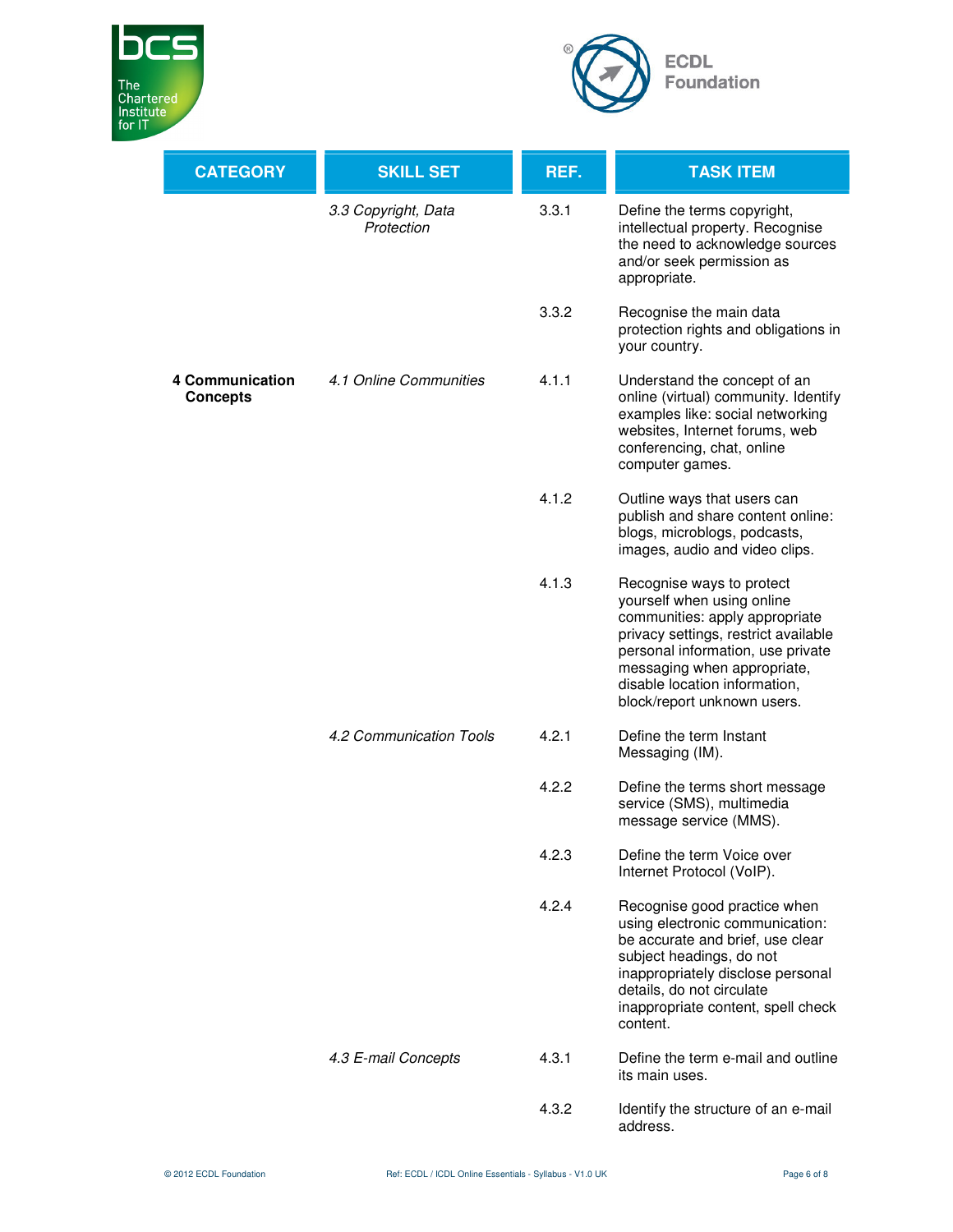



| <b>CATEGORY</b> | <b>SKILL SET</b>       | REF.  | <b>TASK ITEM</b>                                                                                                                                         |
|-----------------|------------------------|-------|----------------------------------------------------------------------------------------------------------------------------------------------------------|
|                 |                        | 4.3.3 | Be aware of possible problems<br>when sending file attachments<br>like: file size limits, file type<br>restrictions.                                     |
|                 |                        | 4.3.4 | Outline the difference between<br>the To, Copy (Cc), Blind copy<br>(Bcc) fields and recognise their<br>appropriate use.                                  |
|                 |                        | 4.3.5 | Be aware of the possibility of<br>receiving fraudulent and<br>unsolicited e-mail. Be aware of<br>the possibility of an e-mail<br>infecting the computer. |
|                 |                        | 4.3.6 | Define the term phishing.                                                                                                                                |
| 5 Using E-mail  | 5.1 Sending E-mail     | 5.1.1 | Access an e-mail account.                                                                                                                                |
|                 |                        | 5.1.2 | Outline the main purpose of<br>standard e-mail folders: Inbox,<br>Outbox, Sent, Deleted / Trash<br>Items, Draft, Spam/Junk.                              |
|                 |                        | 5.1.3 | Create an e-mail.                                                                                                                                        |
|                 |                        | 5.1.4 | Enter one or more e-mail<br>addresses, distribution list in the<br>To, Copy (Cc), Blind copy (Bcc)<br>fields.                                            |
|                 |                        | 5.1.5 | Enter an appropriate title in the<br>subject field and enter, paste text<br>into the body of an e-mail.                                                  |
|                 |                        | 5.1.6 | Add, remove a file attachment.                                                                                                                           |
|                 | 5.2 Receiving E-mail   | 5.1.7 | Send an e-mail with, without<br>priority.                                                                                                                |
|                 |                        | 5.2.1 | Open, close an e-mail.                                                                                                                                   |
|                 |                        | 5.2.2 | Use the reply, reply to all function,<br>and identify when these should be<br>used.                                                                      |
|                 |                        | 5.2.3 | Forward an e-mail.                                                                                                                                       |
|                 |                        | 5.2.4 | Open, save a file attachment to a<br>location.                                                                                                           |
|                 |                        | 5.2.5 | Preview, print a message using<br>available printing options.                                                                                            |
|                 | 5.3 Tools and Settings | 5.3.1 | Use available help functions.                                                                                                                            |